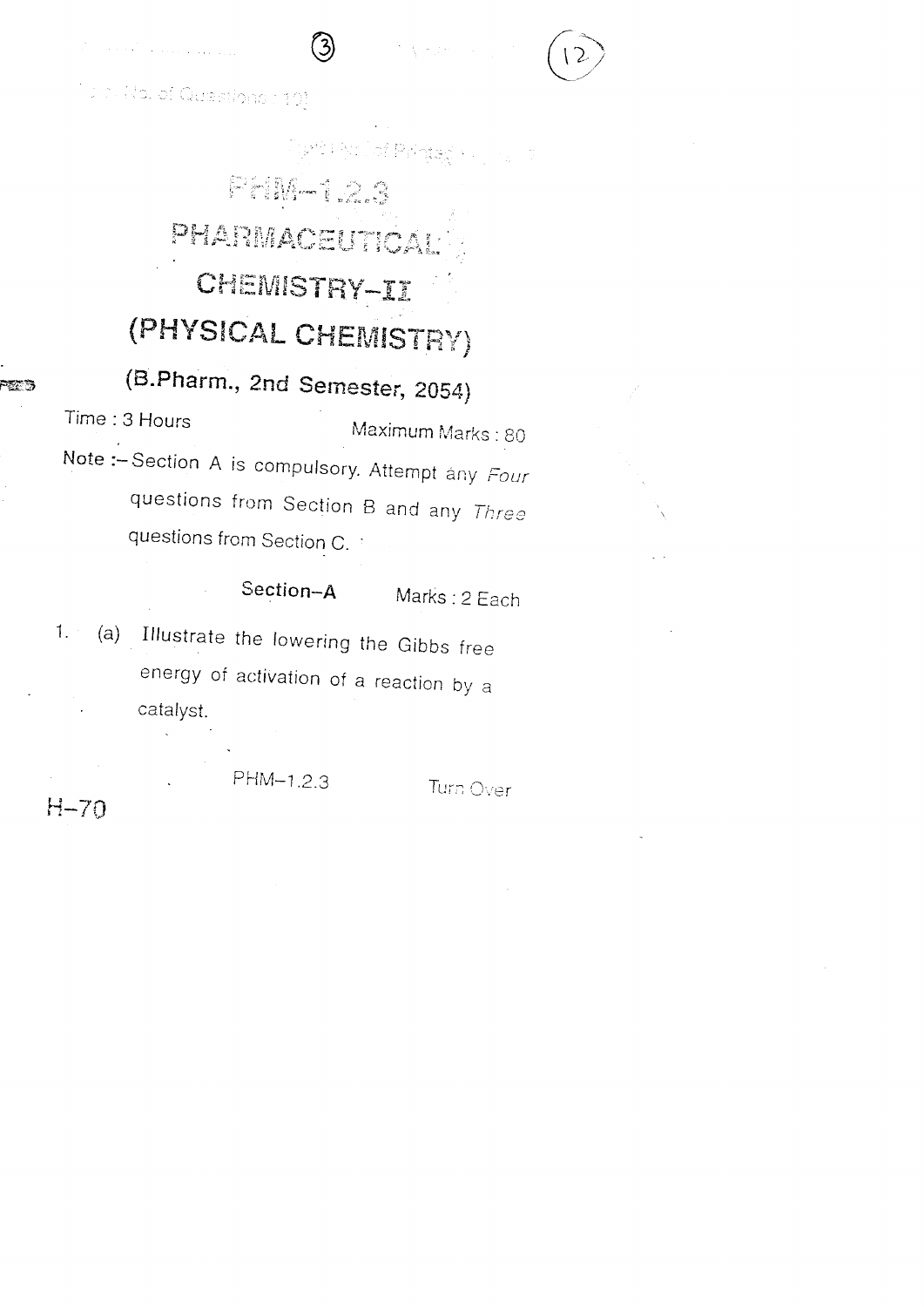- The  $t_{1/2}$  of a reaction is doubled as the initial  $(c)$ concentration of the reactant is doubled. What is the order of the reaction?
- If the rate of a reaction is given by  $(d)$  $r = k[A]^2[B]^{1/2}$ . What are the units of rate g constant?
- What is the maximum efficiency of a steam  $(e)$ engine operating between 100°C and 25°C?
- State and explain the Zeroth law of  $(f)$ thermodynamics. What is the significance of this law?

PHM-1.2.3

 $H - 70$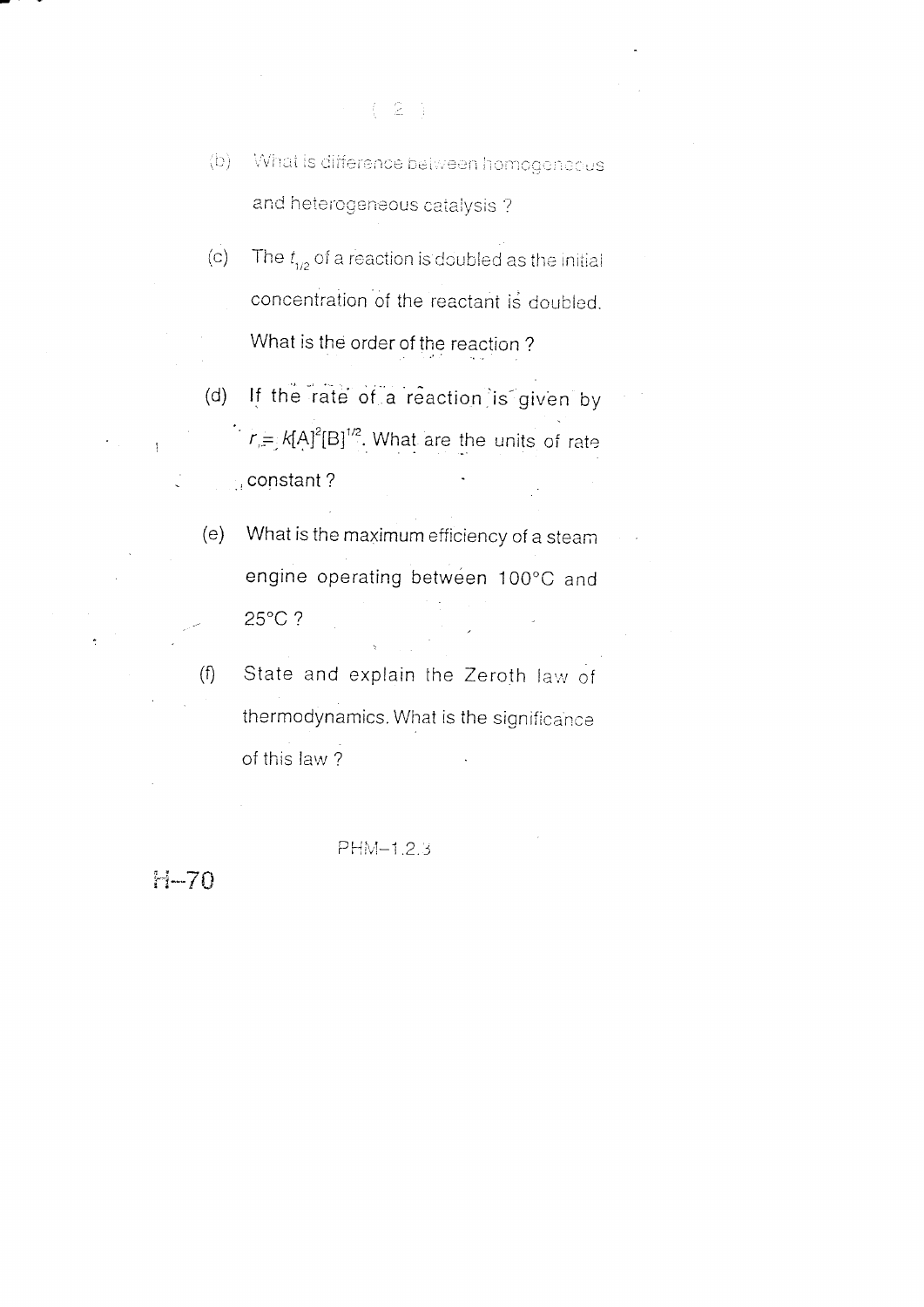In a certain process  $(g)$ 675.1 absorbed by a system well my .<br>Work is done on the system. What is the change in internal energy for the process? What is meant by Reynolds number? What  $(h)$ is its significance?

 $\sqrt{4}$ 

Calculate the average translational kinetic  $(i)$ energy of an ideal gas per molecular.  $(K = 1.38 \times 10^{-23} \text{ JK}^{-1}).$ 

Explain the term photosensitization.  $\langle j \rangle$ Discuss the mechanism of.  $\alpha$ photosensitized reaction.

What are radiative and non-radiative  $(k)$ transition : ?

en kannen.<br>Index and a series of the CAS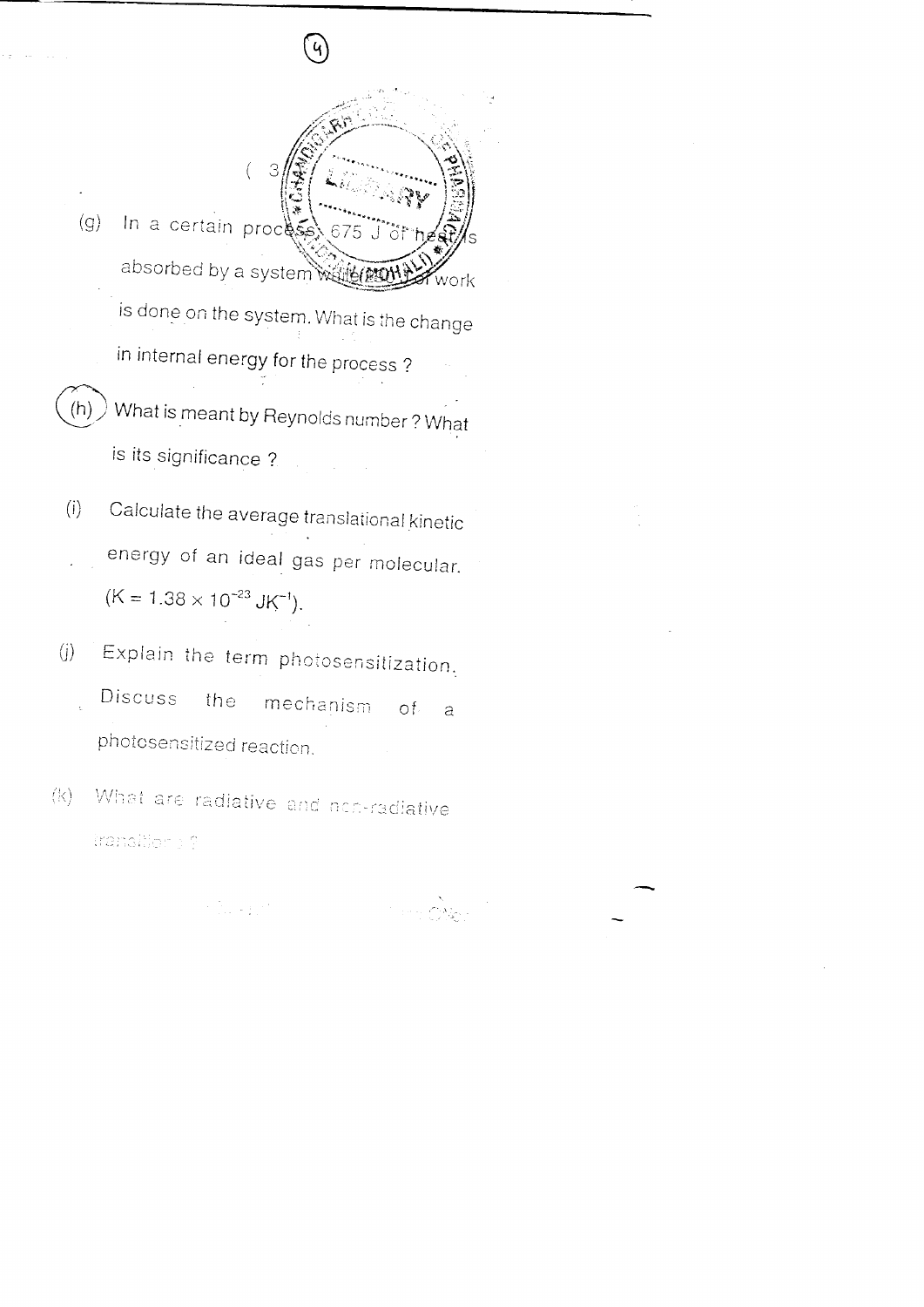Show that:  $\left(\mathbf{l}\right)$ 

## $[\hat{A}^2, \hat{B}] = \hat{A}[\hat{A}, \hat{B}] + [\hat{A}, \hat{B}]\hat{A}.$

 $4)$ 

Discuss any two applications of adsorption  $(m)$ in everyday life.

 $\overline{\phantom{a}}$ 

What is difference between Chemisorption  $(n)$ 

and Physisorption?

(o) Define:

 $\frac{1}{2}$ 

- Component  $(i)$
- Degree of freedom.  $(ii)$

Marks: 5 Each Section-B

Derive expressions for the work done in  $2.$ reversible isothermal expansion and reversible isothermal compression of an ideal gas. What

is meant by maximum work?

 $\varphi_{\rm eff}$  and  $2.3$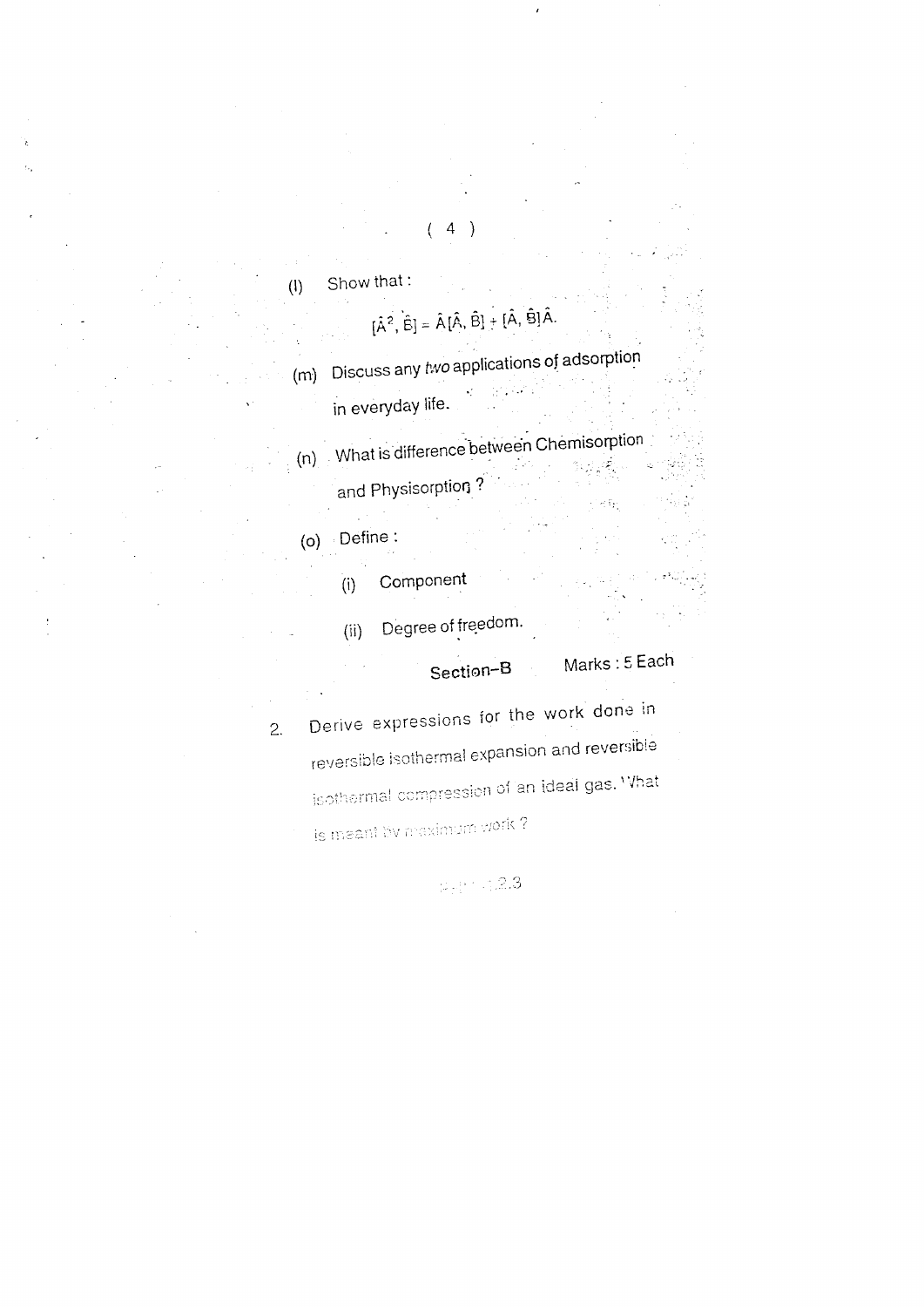$(5)$ 

State and explain the term temperature coefficient of a reaction. What is meant by energy of activation ? Explain how energy of activation is determined with the help of Arrhenius equation. artes d

Explain the term viscosity of a liquid. What are Newtonian and non-Newtonian liquids? Discuss the effect of temperature on the viscosity of a liquid.

State and explain the term quantum yield. How do you account for the fact that the quantum yield of the photochemical reaction  $H_2(g) + Br_2(g) \to 2HBr(g)$  is low (= 0.01) while that of the reaction  $H_2(g) + Cl_2(g) \rightarrow 2HCl(g)$  is very large  $(=10^5)$ .

PHM-1.2.3

min Over

وموارده

3.

 $\overline{4}$ .

5.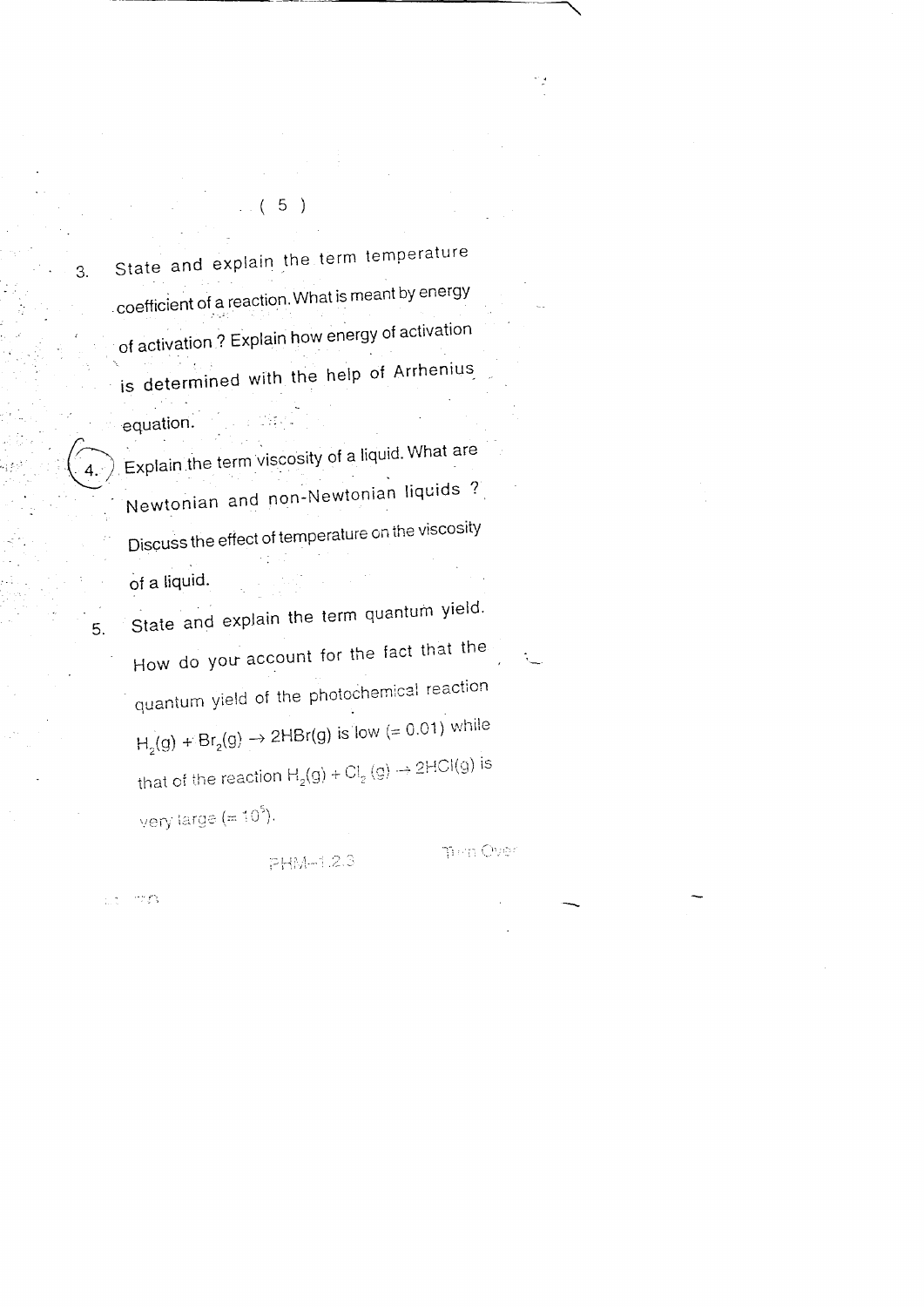Find expressions for the following operators: 6.



Section-C Marks: 10 Each

- Derive the van der Waals equations for  $7.$ describing the P-V-T relationship in real gases. Illustrate how this equation satisfactorily explains the departure of real gases from ideal behaviour at different pressure and temperature.
- Discuss the mechanism and kinetics of enzyme-8. catalyzed reactions.
	- State and explain Raoult's law and Henry's law.  $9.$ Show that if in any solution, the selvent obeys Raoults law, the solute oftery Henry's and

RAGE-103

 $(6)$